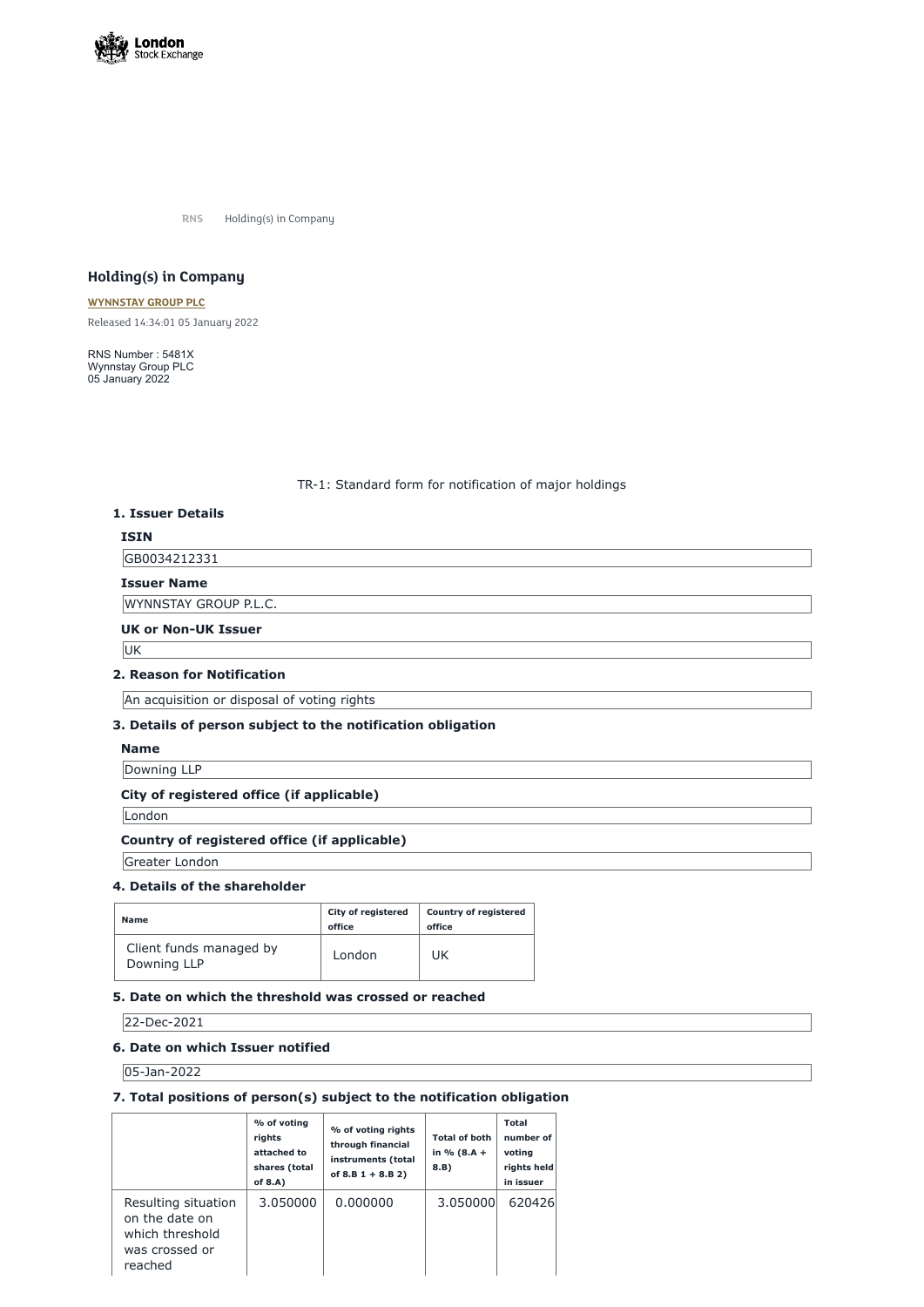| Position of previous<br>notification (if<br>applicable) |  |  |
|---------------------------------------------------------|--|--|
|                                                         |  |  |

# **8. Notified details of the resulting situation on the date on which the threshold was crossed or reached**

## **8A. Voting rights attached to shares**

| <b>Class/Type of</b><br>shares ISIN<br>code(if possible) | Number of direct<br>voting rights<br>(DTR5.1) | Number of indirect<br>voting rights<br>(DTR5.2.1) | % of direct<br>voting rights<br>(DTR5.1) | % of indirect<br>voting rights<br>(DTR5.2.1) |
|----------------------------------------------------------|-----------------------------------------------|---------------------------------------------------|------------------------------------------|----------------------------------------------|
| GB0034212331                                             | 620426                                        |                                                   | 3.050000                                 |                                              |
| Sub Total 8.A                                            | 620426                                        |                                                   | 3.050000%                                |                                              |

# **8B1. Financial Instruments according to (DTR5.3.1R.(1) (a))**

| <b>Type of financial</b><br><i>instrument</i> | date | <b>Expiration Exercise/conversion</b><br>period | Number of voting rights that may<br>be acquired if the instrument is<br>exercised/converted | $%$ of<br>voting<br>rights |
|-----------------------------------------------|------|-------------------------------------------------|---------------------------------------------------------------------------------------------|----------------------------|
|                                               |      |                                                 |                                                                                             |                            |
| Sub Total 8.B1                                |      |                                                 |                                                                                             |                            |

# **8B2. Financial Instruments with similar economic effect according to (DTR5.3.1R.(1) (b))**

| Type of<br>financial<br>linstrument | date | <b>Expiration Exercise/conversion Physical or cash</b><br>period | settlement | Number of<br><b>voting rights</b> | % of voting<br>rights |
|-------------------------------------|------|------------------------------------------------------------------|------------|-----------------------------------|-----------------------|
|                                     |      |                                                                  |            |                                   |                       |
| Sub Total 8.B2                      |      |                                                                  |            |                                   |                       |

This information is provided by RNS, the news service of the London Stock Exchange. RNS is approved by the Financial Conduct Authority to act as a Primary Information Provider in the United Kingdom. Terms and conditions relating to the use and distribution of this information may apply. For further information, please contact [rns@lseg.com](mailto:rns@lseg.com) or visit [www.rns.com.](http://www.rns.com/)

# **9. Information in relation to the person subject to the notification obligation**

2. Full chain of controlled undertakings through which the voting rights and/or the financial instruments are effectively held starting with the ultimate controlling natural person or legal entities (please add additional rows as necessary)

| <b>Ultimate</b><br>controlling person | Name of<br>controlled<br>undertaking               | % of voting<br>the notifiable<br>threshold | % of voting rights<br>rights if it equals through financial<br>or is higher than instruments if it equals<br>or is higher than the<br>notifiable threshold | <b>Total of both if it</b><br>equals or is<br>higher than the<br>notifiable<br>threshold |
|---------------------------------------|----------------------------------------------------|--------------------------------------------|------------------------------------------------------------------------------------------------------------------------------------------------------------|------------------------------------------------------------------------------------------|
| Downing<br>11P                        | Client<br>funds<br>managed<br>by<br>Downing<br>IIP | 3.050000                                   |                                                                                                                                                            | 3.050000%                                                                                |

### **10. In case of proxy voting**

**Name of the proxy holder**

**The number and % of voting rights held**

**The date until which the voting rights will be held**

## **11. Additional Information**

n/a

#### **12. Date of Completion**

05/01/2021

#### **13. Place Of Completion**

London

RNS may use your IP address to confirm compliance with the terms and conditions, to analyse how you engage with the information contained in this